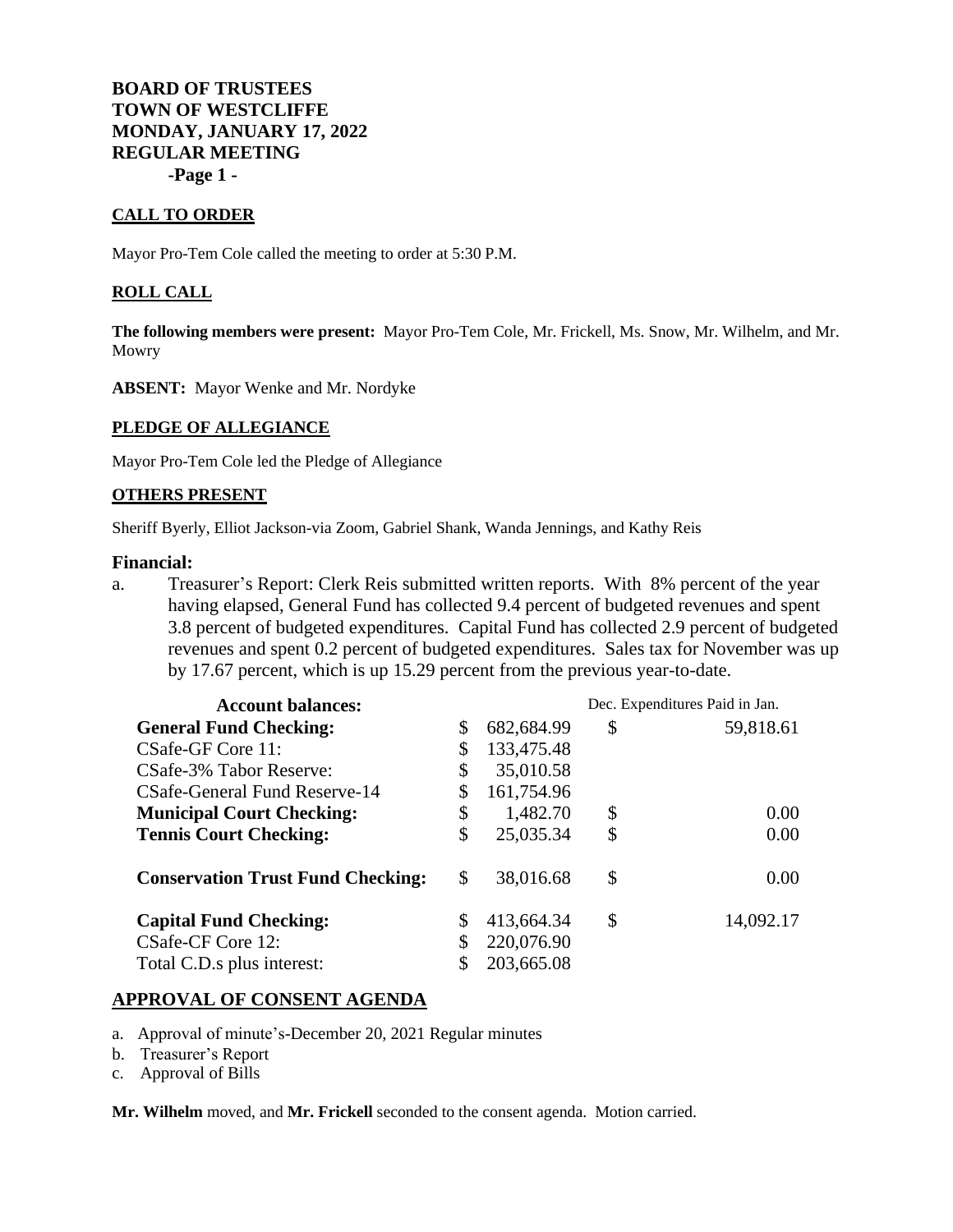# **BOARD OF TRUSTEES TOWN OF WESTCLIFFE MONDAY, JANUARY 17, 2022 REGULAR MEETING -Page 2 -**

### **OLD BUSINESS**

None

### **NEW BUSINESS**

### **a. Sheriff's 2021 4 th quarter report.**

Sheriff Byerly reported that of the total 1231 calls, 308 (25%) were in Westcliffe; 26% traffic stops; 33% medical calls; 26% motor assists, the remaining were miscellaneous calls. There were a few more thefts than in the past.

**S**heriff Byerly announced he would not be running for the next election. Mr. Frickell thanked him for his service to the community, making it a better place than when he started, and I will be sorry to see him leave. The other board members agreed.

## **b. Designate the Town Hall bulletin board as the official posting place for public notices.**

This formality needs to be done at the beginning of each year. When the Town Hall is not open to the public due to COVID concerns, notices are posted on the windows in front and back of the building and our website.

**ACTION: Ms. Snow** moved, and **Mr. Mowry** seconded to approve the Town Hall bulletin board as the official posting place. Motion carried.

## **c. Schedule a summer Christmas party.**

After some discussion, everyone agreed to hold the Town summer gathering on June 25<sup>th</sup>. This includes the Board of Trustees, Planning Commission, staff and subcommittee members, and spouses. A suggested location would be at Hermit Park, with details on food to be determined later.

### **d. Adopt final Parks, Open Space, Trails, and Main Street Master Plan.**

This is the formality to adopt the plan, keeping in mind it is a living document and may be changed.

**ACTION: Mr. Mowry** moved, and **Mr. Frickell** seconded to approve the final Parks, Open Space, Trails, and Main Street Master Plan. Motion carried.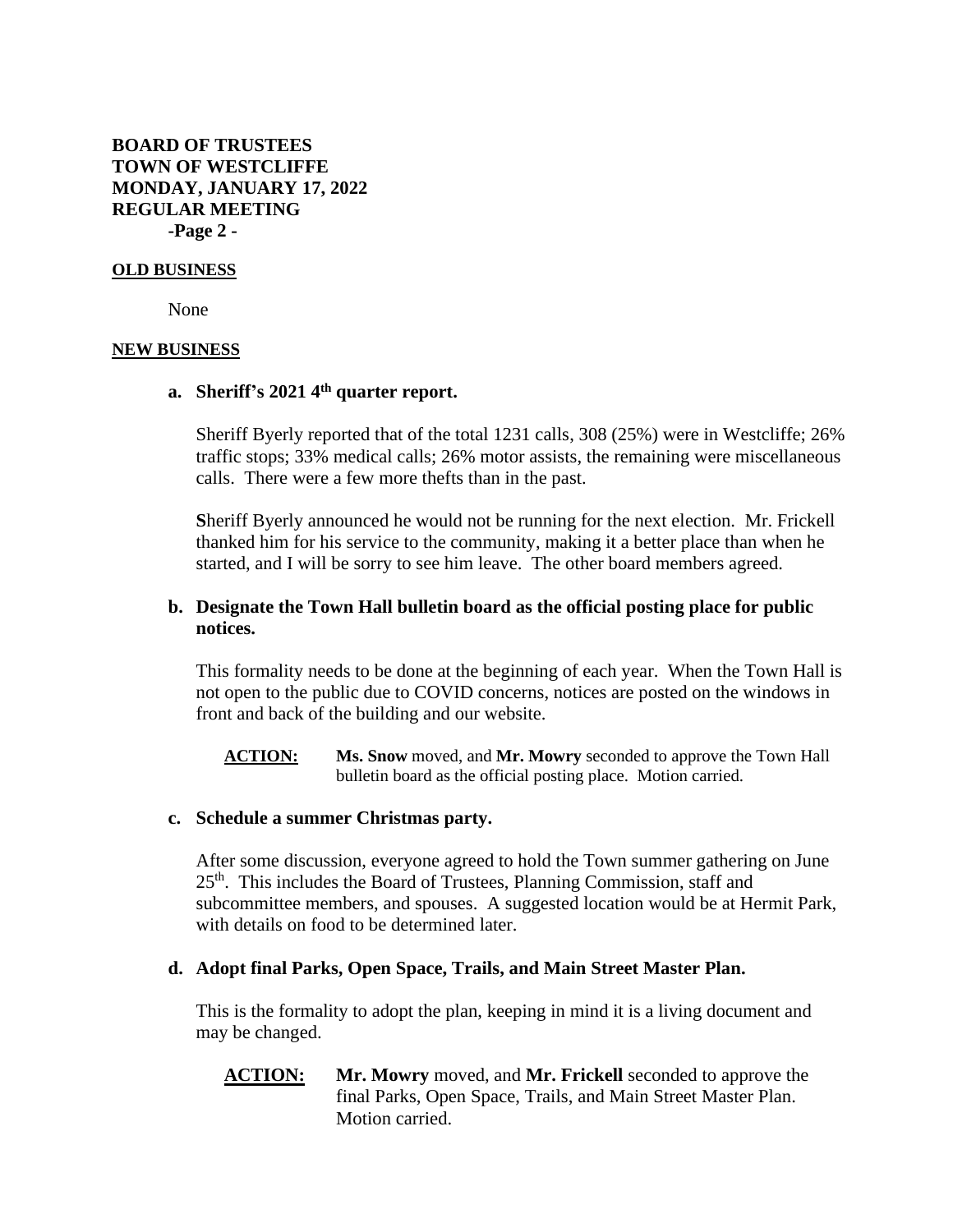## **BOARD OF TRUSTEES TOWN OF WESTCLIFFE MONDAY, JANUARY 17, 2022 REGULAR MEETING -Page 3 -**

### **NEW BUSINESS CONTINUED**

# **e. Consideration of approving the revised Façade Grant application, process, and appoint a committee.**

After discussion, it was determined that preference be given to those that did not receive funds in the previous round. This will be added to the application. Twentyfive thousand dollars were budgeted for this. The maximum amount that may be approved is \$5,000.00; it is a 50/50 match.

Mr. Mowry pointed out the wording on number 7 needs to be changed; it is confusing. He also wanted to clarify the area being approved on Third Street to Rosita Avenue, as most buildings are residential. This will be changed on the application and map to reflect that it only goes to the alley on Third Street.

The new procedure for submitting the applications will be as follows: Applications will be submitted to the Town Clerk reviewed by the Town Manager to vet the applications. He will submit all the applications with his comments to the review committee.

The following board members volunteered to be on the committee: Gary Frickell, Cathy Snow, and Paul Wenke.

It was discussed whether or not to do more than one cycle; it will depend on the dollar amount of requests received. After some discussion, an announcement for the grant is available will be published, with applications due by a specific date.

- **ACTION: Ms. Snow** moved, and **Mr. Frickell** seconded to approve the application form for the Business Façade Program 2022. Motion carried.
- **ACTION:** Mr. Mowry moved, and Mr. Wilhelm seconded to appoint Gary Frickell, Cathy Snow, and Paul Wenke as the review committee. Motion carried.

### **f. Consideration of appointing a Master Plan review committee.**

The Planning Commission requested the following to be appointed to the Master Plan review committee: John Van Doren (chair), Paul Wenke, Bob Fulton, Naomi Smith, and Chuck Jagow. After their review, it will be reviewed by the Planning Commission. After both reviews, it will be sent to the Board of Trustees for approval.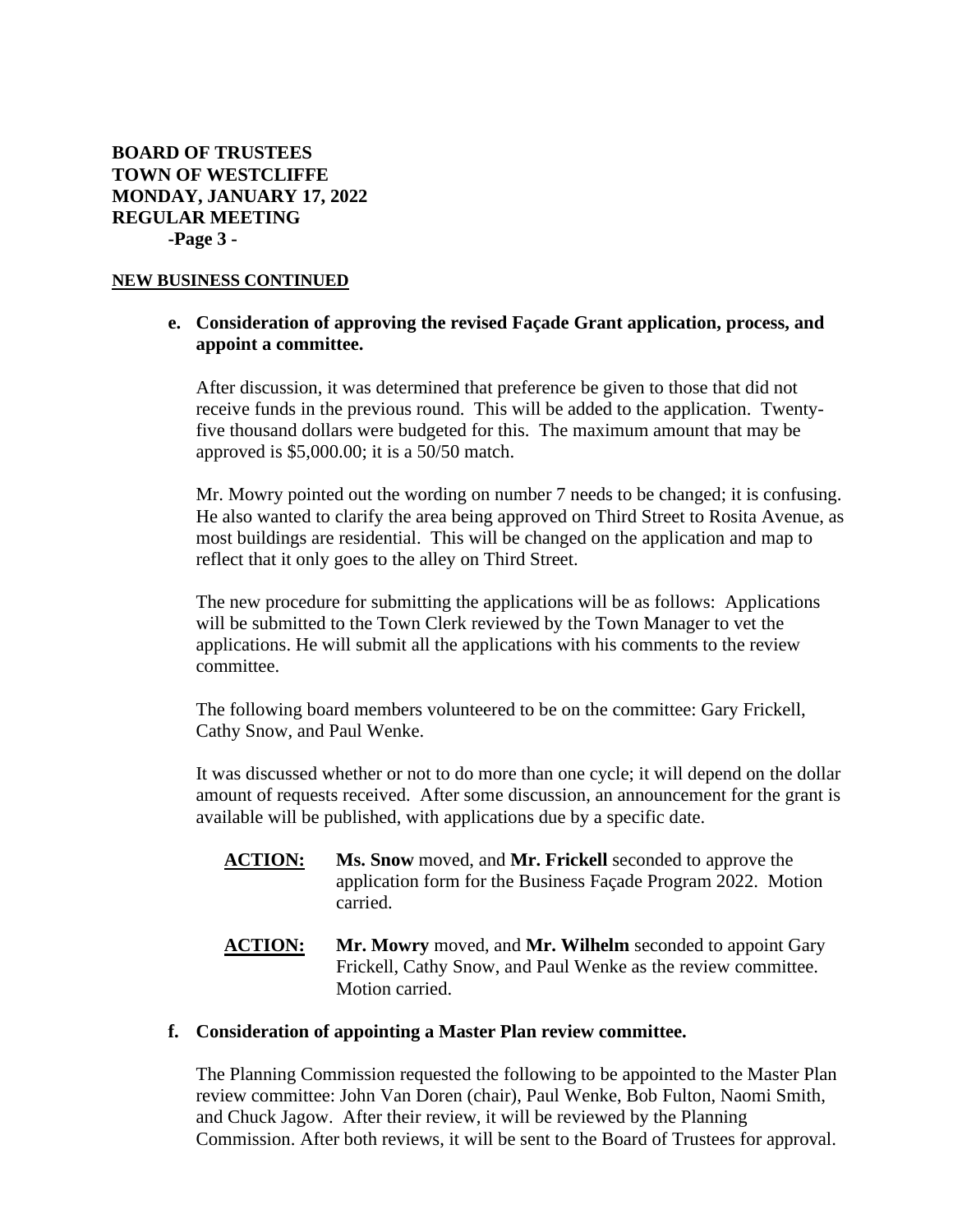# **ACTION: Mr. Frickell** moved, and **Mr. Mowry** seconded to appoint the above as named to the Master Plan review committee. Motion carried.

# **BOARD OF TRUSTEES TOWN OF WESTCLIFFE MONDAY, JANUARY 17, 2022 REGULAR MEETING -Page 4 -**

#### **NEW BUSINESS CONTINUED**

### **g. 2022 regular Election update.**

Mayor Pro-Tem Cole explained various steps that need to happen before our next board meeting that required this to be on the agenda.

Clerk Reis explained that there are four Trustees seats opened, three petitions have been received and certified, with one petition not yet being returned. There has been one petition for the Mayor's seat returned and certified.

To keep the staggered terms for the Trustees, the candidate with the lowest number of votes would take a two-year term. The last day for a write-in candidate allowed by our Municipal Code is January 31<sup>st</sup>. If we don't have a write-in candidate and one of the four trustees running agrees to take the two-year term, we could cancel the election.

She explained she needs direction due to February  $2<sup>nd</sup>$  being scheduled for the draw by lot determining the placement on the ballot. We are required to mail UACOCA ballots for the military voters on February  $18<sup>th</sup>$ . We would need to print the ballots the week of February  $7<sup>th</sup>$ . The election would cost approximately \$2,500 for postage, election judges, and required publications; this includes the envelopes (\$1,000 that have already been purchased).

It was noted that Mayor Wenke is not in favor of canceling the election.

Attorney Buchner explained that this is informational at this point.

Mr. Frickell volunteered to take the two-year seat. After much discussion, the consensus was to cancel the election if we don't have more certified petitions than seats open and there isn't a write-in candidate affidavit received.

Due to Mr. Frickell volunteering to take the two-year term, all seats are unopposed, and there isn't a write-in candidate; a resolution will be drafted directing the Clerk to cancel the election.

## **h. Consideration of rescheduling the February meeting.**

The February meeting is on a Town approved holiday. The meeting was rescheduled for Tuesday, February 22<sup>nd</sup>.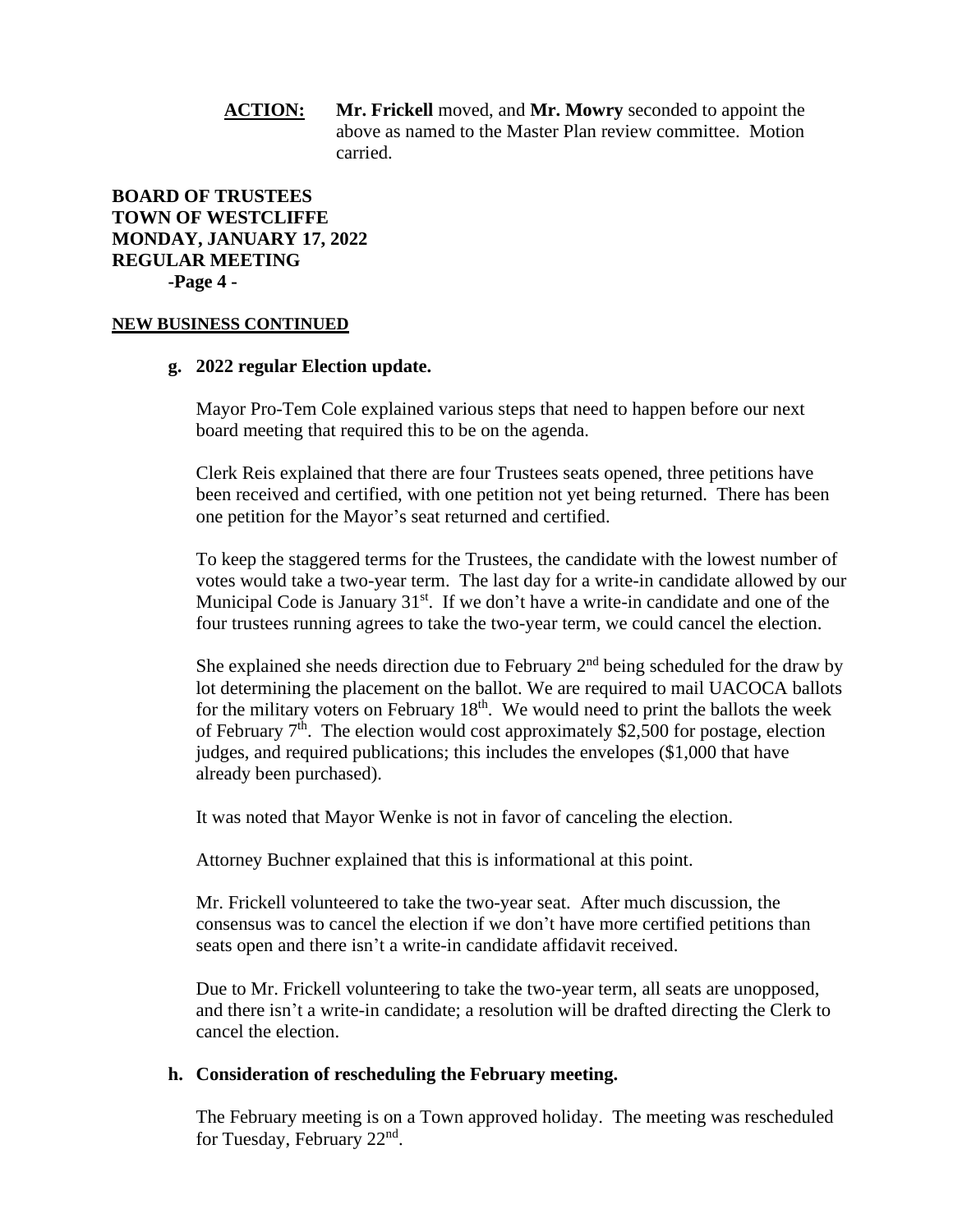**ACTION: Mr. Wilhelm** moved, and **Mr. Frickell** seconded to reschedule the meeting for February 22<sup>nd</sup>. Motion carried.

# **BOARD OF TRUSTEES TOWN OF WESTCLIFFE MONDAY, JANUARY 17, 2022 REGULAR MEETING -Page 5 -**

#### **NEW BUSINESS CONTINUED**

**i. Consideration of request to apply for a grant for the EV chargers with Charge Ahead Colorado.**

Charge Ahead of Colorado, an entity that makes grant funds available. Charge Point is a for-profit company. Charge Point worked with Charge Ahead Colorado for Silver Cliff on a successful grant.

Town Manager Shank presented two quotes:

Quote #1: two fast chargers and one slow charger, allowing four vehicles to be charging at the same time, the total project would be approximately \$100,000; 80% is covered by the grant, with a 20% match from the Town.

Quote #2: two small chargers (taking 1-3 hours to charge) allowing four vehicles to charge at the same time, the total project could be up to \$26,000, it would be a 20% match for the Town.

It will create revenue for the Town. The units are programable, allowing the Town to determine the cost for the usage. It comes with a five-year maintenance plan built into the price of the units. They will work with Black Hills to ensure we have what we need to accomplish the project.

There is currently power at the Bluff. Another option is to put some in the Rosita parking lot or a combination of the two areas.

He also stated that there is money in the curb, gutter, and sidewalk line-item budget that could be used for this.

The Town's match for Quote #1 and Quote # would be \$25,000.

After further discussion, it was determined that the best option would be to install the charges at the Rosita parking lot. The power pedestals at the Bluff would need to be locked, preventing use other than the Festivals.

Ms. Snow recommended that the Town applies for four chargers, two fast, two slow, to be put in the Rosita parking lot with a cost to the Town of no more than \$30,000.